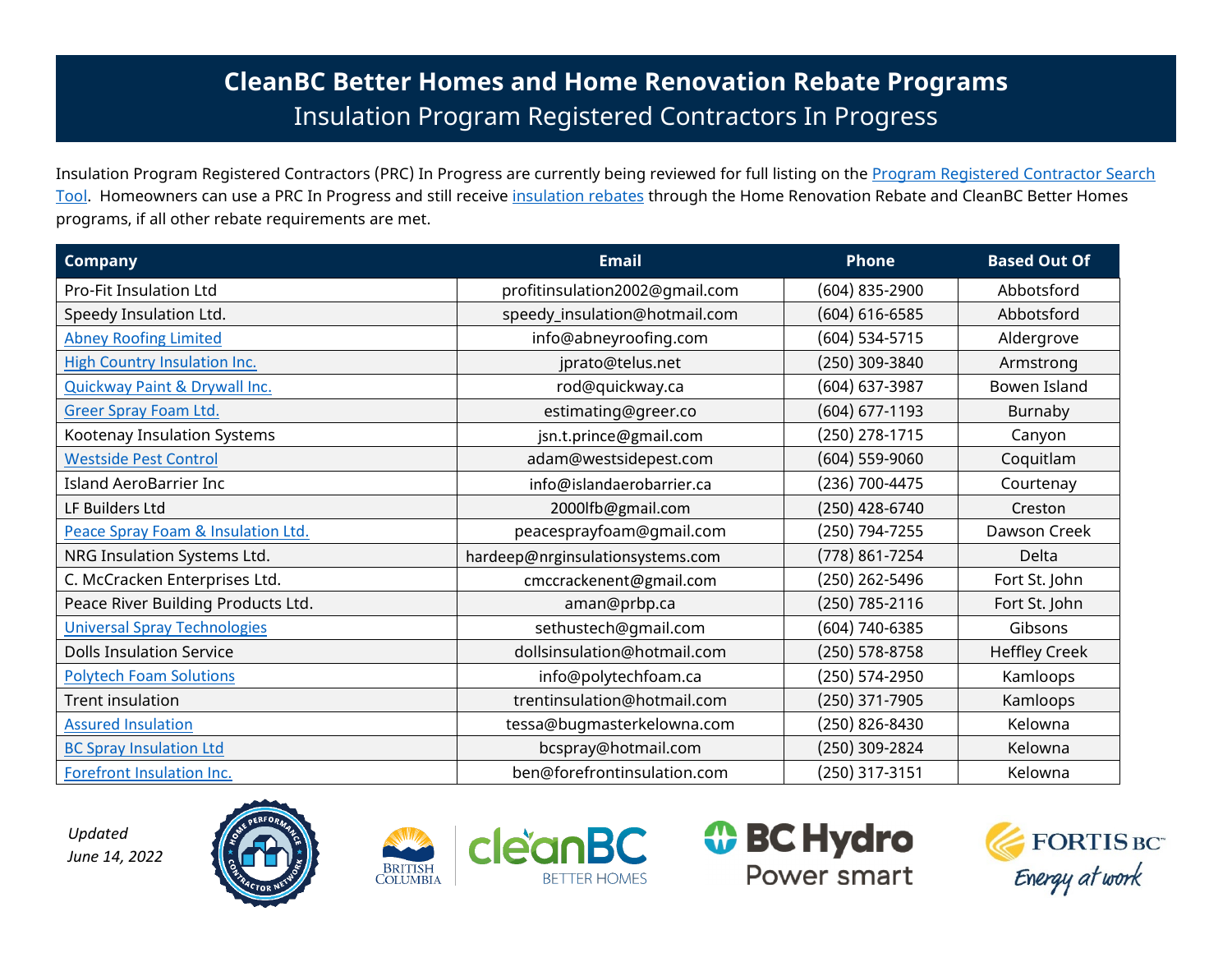## **CleanBC Better Homes and Home Renovation Rebate Programs** Insulation Program Registered Contractors In Progress

Insulation Program Registered Contractors (PRC) In Progress are currently being reviewed for full listing on the Program Registered Contractor Search [Tool.](https://betterhomesbc.ca/prc/) Homeowners can use a PRC In Progress and still receive [insulation rebates](https://betterhomesbc.ca/rebates/insulation-rebates/) through the Home Renovation Rebate and CleanBC Better Homes programs, if all other rebate requirements are met.

| Inland Spray On (2002) inc                    | inlandspray@shaw.ca                   | $(250)$ 868-7112   | Kelowna        |
|-----------------------------------------------|---------------------------------------|--------------------|----------------|
| Greg Raymond Contracting and Construction     | 2gregraymond@gmail.com                | (604) 618-5526     | Maple ridge    |
| <b>WIC Insulation Ltd</b>                     | cfsprayfoam@gmail.com                 | $(604)$ 537-8777   | Maple Ridge    |
| <b>Quality Interior Kontracting Ltd.</b>      | quikltd@telus.net                     | (250) 352-3700     | Nelson         |
| <b>Complete Spray Foam</b>                    | completesprayfoam@gmail.com           | (250) 228-5800     | Parksville     |
| <b>Canadian Aerothermal</b>                   | tricity@shawcable.com                 | (250) 486-6472     | Penticton      |
| <b>RLI Building Envelope Specialists Ltd.</b> | linda@rli-bes.com                     | (604) 553-1494 224 | Port Coquitlam |
| <b>Team Insulation Company Limited</b>        | teaminsulation@gmail.com              | (604) 220-2499     | Port Coquitlam |
| <b>Chase N Dirt Carpetcare LTD</b>            | chrsdrover3@gmail.com                 | (250) 230-2040     | Port Hardy     |
| <b>Excel Insulation</b>                       | lawrencebarks@icloud.com              | (250) 961-0794     | Prince George  |
| North Climate Energy Systems Association      | northclimateenergysystems@outlook.com | (250) 301-5295     | Prince George  |
| <b>Quantum Foam</b>                           | Dave@quantumfoam.ca                   | (236) 423-0080     | Prince George  |
| Complete Home Construction                    | johnvanoort.chc@gmail.com             | (250) 255-9279     | <b>PRRD</b>    |
| <b>Island Home Energy Retrofit</b>            | info@o-gcs.ca                         | (604) 892-7580     | Qualicum Beach |
| Westkey Industries Inc.                       | westkey@shaw.ca                       | (250) 752-0838     | Qualicum Beach |
| C&C Union Tech Inc.                           | baolibc@gmail.com                     | (604) 723-7138     | Richmond       |
| Web Insulation Ltd.                           | webinsulationltd@hotmail.com          | (250) 832-0555     | Salmon Arm     |
| Solar Insulation                              | daveboyd@live.ca                      | (250) 642-6786     | Sooke          |
| AAA 111 Insulation Ltd.                       | aaa111insulation@yahoo.com            | $(604)$ 598-2777   | Surrey         |
| Accurate Insulation Ltd.                      | accurateinsulationltd@gmail.com       | (604) 773-3260     | Surrey         |
| Batt-Man Insulation Ltd.                      | panda100@telus.net                    | (604) 644-8850     | Surrey         |
| Blue star insulation inc                      | bluestarinsulation@gmail.com          | (778) 316-5448     | Surrey         |

*Updated June 14, 2022*